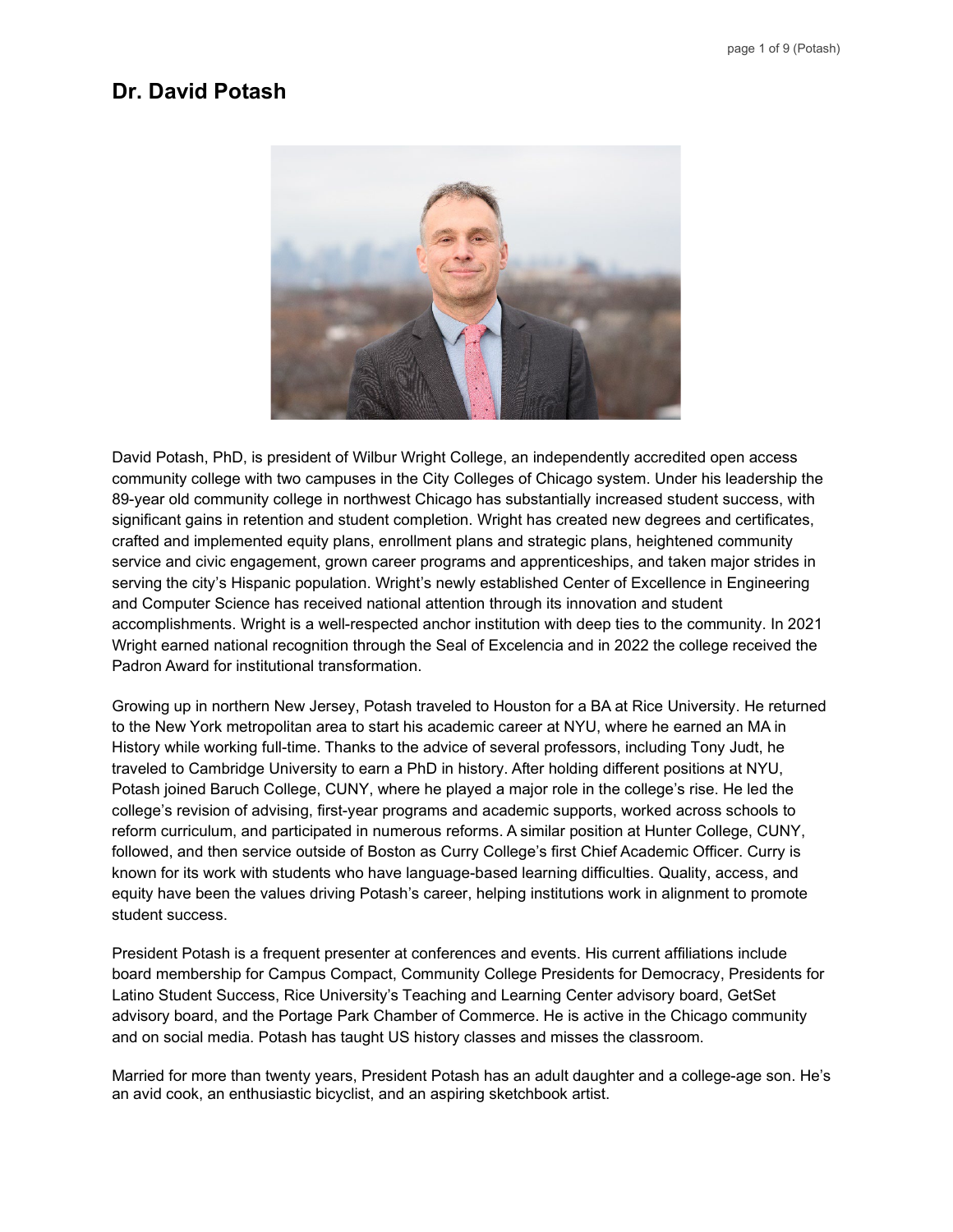## David Potash

#### Academic Appointments

President, Wilbur Wright College, Chicago, IL 2013 –

Wright College, an independently accredited community college in the City Colleges of Chicago system, offers associate degree and certificate programs, vocational training, ESL and ABE/ASE programs, and professional and personal development opportunities at two campuses in northwest Chicago. A center of excellence for Engineering and Computer Science, Wright serves more than 12,000 students annually and is a Hispanic Serving Institution with one of the largest Hispanic enrollments in Illinois. Wright is committed to equity, access, high-quality education and outstanding support services with the goal of student success. I lead the college, coordinate Wright's efforts within CCC and promote the college to the external community, local and national. Selected accomplishments under my leadership include:

- Received the Seal of Excelencia (2021) for intentionally serving Hispanic students.
- Received the Padron Award from Campus Compact (2020) for college transformation.
- Received Inspiring Programs in STEM Award (2021) from Insight into Diversity magazine.
- More than doubled the IPEDS completion rate in my tenure (2022 29%), also raising retention and completion rates.
- Strengthened Wright's enrollment management processes and structure, stabilizing systems as programs were relocated, building capacity for growth, establishing onestop services and improving outreach, effectiveness and student satisfaction, leading to highest retention rate at CCC.
- Integrated Humboldt Park Vocational Education Center into Wright College, increasing community outreach and span/scope of programs, bolstering workforce programs and partnerships with high schools, including programs on the West Side of Chicago.
- Sponsored the development of wide scale improvements to developmental education (testing, placement, onboarding, curricula) to increase speed of students to credit, with a focus on access and equity.
- Development of new programs, including IT AS, AAS, certificate and non-credit programs with industry, military and four-year college partnerships; alignment with K-12; new industry partnerships, internships, apprenticeships and placement programs; AFA in fine arts; Latinx studies; Cannabis Processing (in process).
- Creation of honors program, service learning program, civic engagement initiative, Center for Teaching and Learning, partnership with Greater Chicago Food Depository, and many other partnerships with community stakeholders.
- Transformed Continuing Education to revenue-positive, creating new courses and programs for professional development and community outreach.
- Improved testing and level gain rates for Adult Education, integrating AE into Wright's overall culture and practice.
- Decreased full-time employee turnover to lowest rate in CCC.
- Establishment of a practice and culture of intentional planning, including strategic plan, equity plan, strategic enrollment plan, campus action plan, and created a longterm master space plan - all new to the college.
- Led CCC-wide task force to restructure online education at CCC.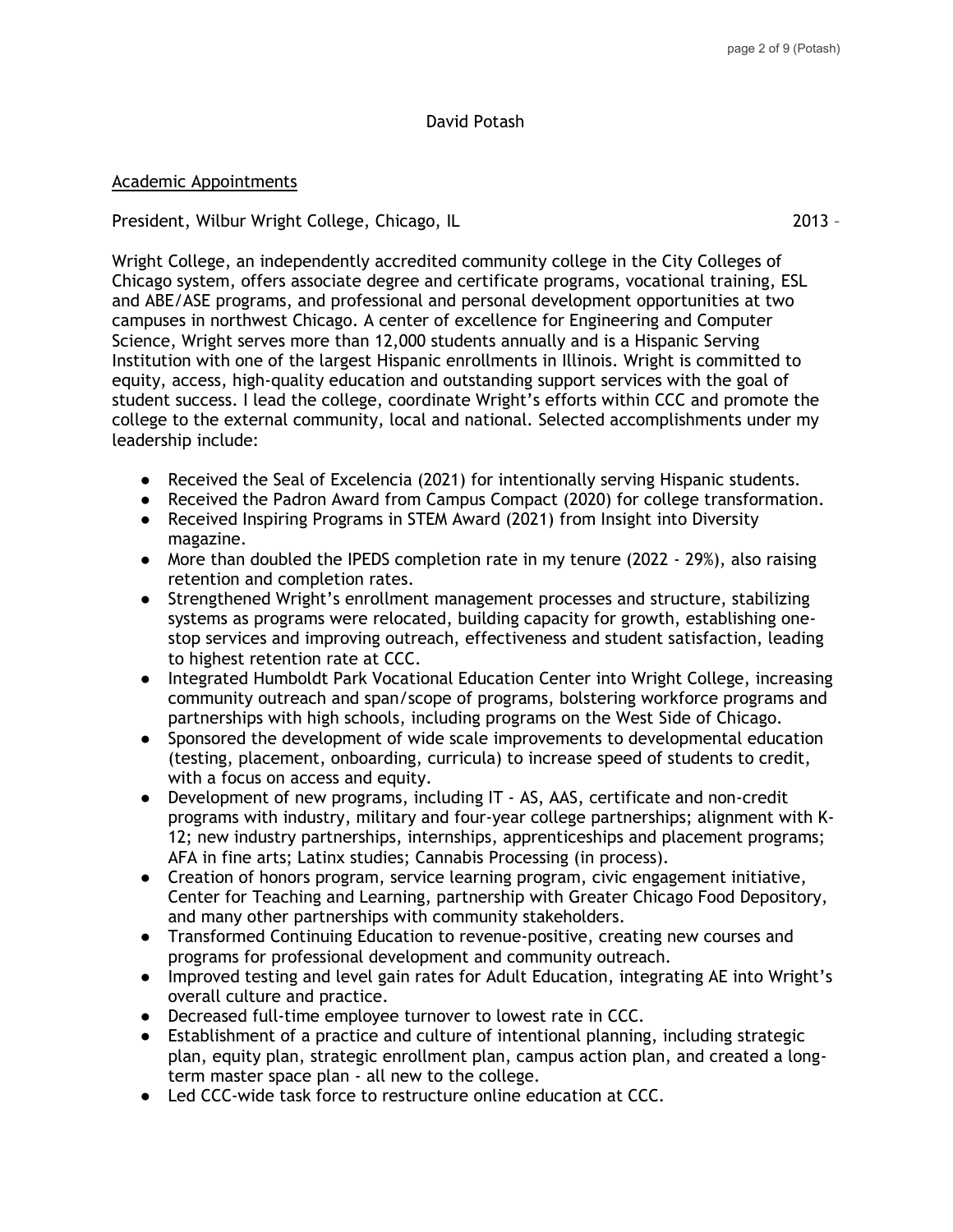- Developed and implemented a multi-prong strategy to increase Wright's equityminded policies and practice, including AAC&U grant, increasing diversity of staff and faculty, participation in ILEA (state-wide initiative), and Excelencia Seal.
- Created partnerships among Chicagoland HSIs to increase collaboration, advocacy, and best practices for serving our Hispanic communities.
- Secured external funding (including Title V, NSF, NEH, Illinois State agencies, businesses and others) and internal scholarship funding, while supporting CCC efforts.

## Chief Academic Officer, Curry College, Milton, MA 2008 - 2013

Curry is a private liberal arts college with professional and masters programs: 2,000 plus undergraduates, 85% residential; NEASC accredited and specialized accreditation in nursing, education, criminal justice; unionized faculty; internal governance via all-faculty; 1,200 adult students in degree-granting continuing education; 450 part-time students in four master's programs; Division III athletics.

Responsible for all academic activities: 130 full-time faculty and 89 Senior Lecturers; 60 administrators and staff, ten academic departments, Career Development Center, Levin Library, Center for Faculty Development and Curricular Innovation, Program for the Advancement of Learning (PAL), student newspaper, radio and television stations, Institutional Research, Registrar, Academic Advising, Center for Academic Enrichment, Honors, and Study Abroad, annual budget of \$30 million. Selected accomplishments:

- Negotiated Collective Bargaining Agreement; restructured faculty hiring processes; recruited 24+ full-time faculty; increased faculty with terminal degrees 16%.
- Established Dean of Faculty, created Faculty Center for Professional Development and Curricular Innovation, facilitated learning outcomes based general education reform.
- Led NEASC self-study and reaccreditation process, strategic planning, developed academic planning and reporting processes, and departmental self-studies system.
- Creation of hybrid and online courses, oversaw \$3.5 million academic capital plan.
- Restructured Career Services into Center for Career Development, growing experiential education and providing every student with an internship.
- Established Diversity Committee with charge of increasing faculty and staff diversity, raising awareness and facilitating a more inclusive college environment.

Associate Provost/Assistant Vice President for Academic Affairs, Hunter College, The City University of New York 2005 - 2008

A senior independently accredited college in The City University of New York, Hunter enrolled 21,000 students in five schools, 700+ faculty represented by a system-wide union (PSC); internal governance through a Senate. Responsible for curricula, program development and review, Middle States accreditation, school and departmental reviews, strategic planning, outcomes assessment, general education, academic support units, enrollment management, academic budgeting, faculty development, space planning, and educational technology. Selected accomplishments:

● Co-chaired CUNY Compact to secure and allocate new funding.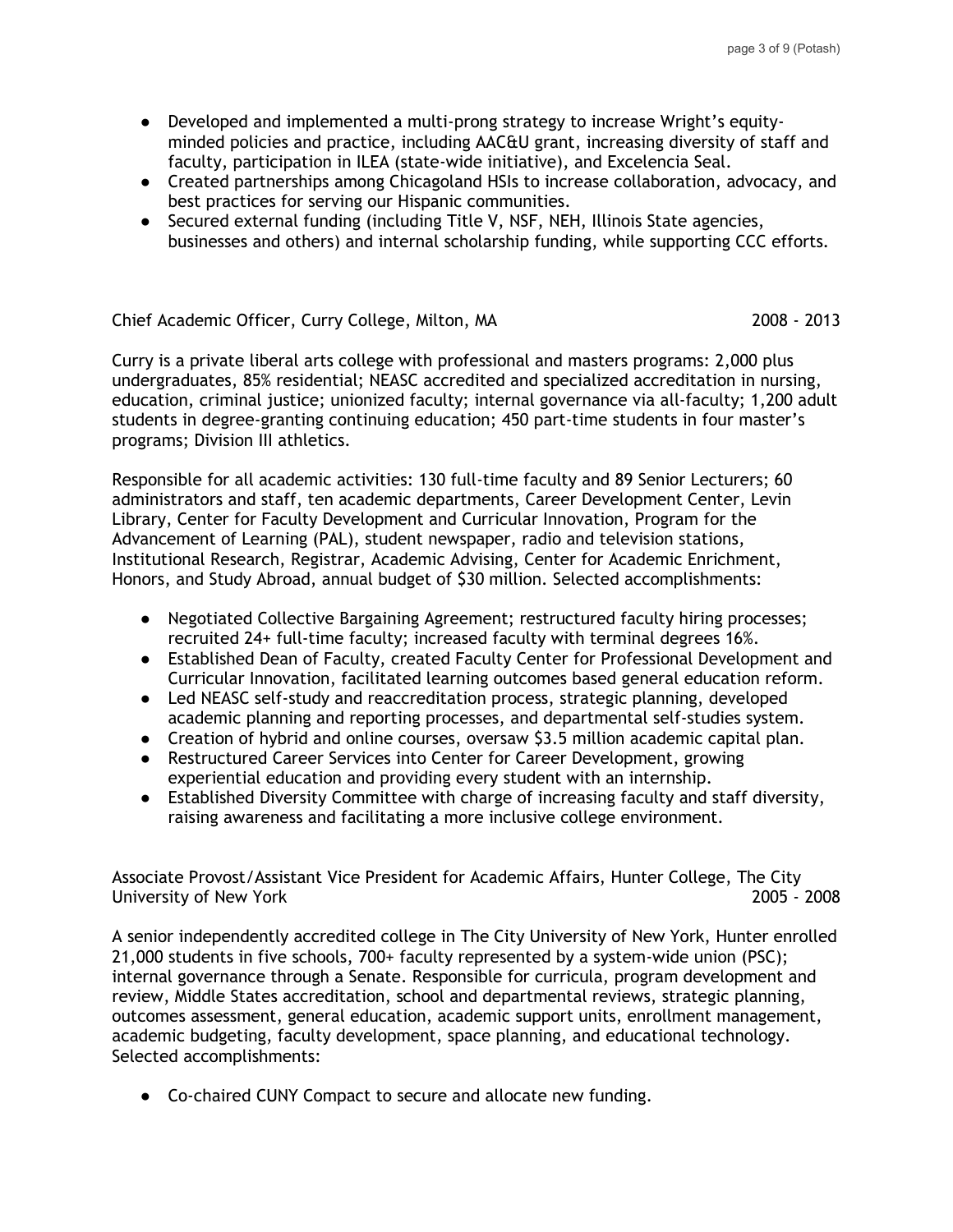- Integrated multiple undergraduate retention efforts into college-wide initiative
- Led development year-long course planning, scheduling, and advising.
- Managed Hunter's CUNY Proficiency Exam (CPE), a rising junior exam, instituting new policies and processes increasing the exam's show rate 20%.
- Partnered with CIO to restructure Hunter's web and information architecture.

Associate Provost for the Teaching and Learning Environment, Baruch College, The City University of New York 2001 - 2005

A senior independently accredited college in the City University of New York, Baruch enrolled approximately 16,000, 500+ unionized faculty; three schools; governance through all faculty committees and senate. Responsible for curricula, program, department, and school development and review, accreditation, strategic planning, learning outcomes assessment, academic support units, enrollment management and planning, academic budgeting, faculty development, space management and planning, and educational technology. Select accomplishments:

- Raised retention and graduation rates (20% plus).
- New partnership program with community colleges, coordinating curriculum, easing transfer, and increasing student success.
- Restructured advisement and student orientation.
- Restructured the Schwartz Communication Institute and CUNY Writing Across the Curriculum, later recognized with Hesburgh Award.

Executive Director of Academic Services/ Director of Academic Services, Baruch College, The City University of New York 1998 - 2001

Responsibilities included administrative oversight of the college's curricula, coordination with central administration, supervision of Continuing and Professional Studies, supervision of Sponsored Programs and Research, educational technology (instructional and administrative), development of coordinated freshman year program, new program development, program evaluation, and skills testing and assessment. Select accomplishments:

- Coordination of space allocation and course scheduling for college relocation.
- Creation of block/linked programming for all entering freshmen.
- Development of transfer information system for student advising.
- Facilitation and development of College's core curriculum.
- Development of three new graduate programs (MA in Corporate Communication; MA in Business Journalism; MS in Applied Mathematics for Finance).

Associate Director, John W. Draper Interdisciplinary Master's Program in Humanities and Social Thought, Graduate School of Arts & Science, New York University 1994 - 1997

Worked with GSAS Dean redesigning liberal studies into interdisciplinary graduate, raising reputation, revenue and enrollment; responsible for all program management and administration: recruitment, admissions, student advising, curriculum, faculty recruitment and evaluation, thesis supervision and workshops, and finances.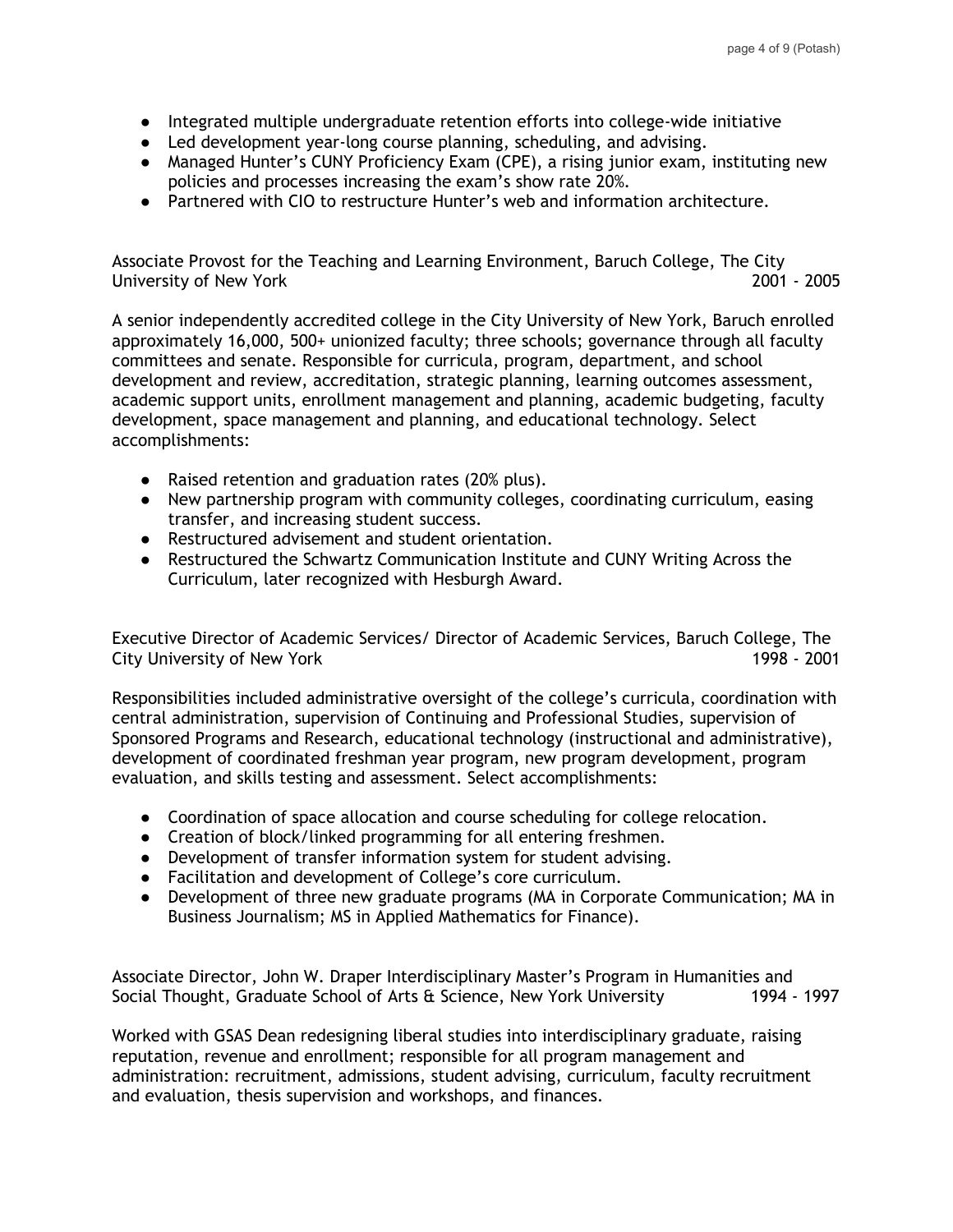| Assistant to the Dean<br>Dean's Office, Graduate School of Arts & Science, New York University                                                                                                                                                                              | 1989 - 1990                                                  |  |
|-----------------------------------------------------------------------------------------------------------------------------------------------------------------------------------------------------------------------------------------------------------------------------|--------------------------------------------------------------|--|
| Managed the Dean's Office and staff, worked with school-wide and university-wide<br>committees, handled budgeting, graduate bulletin, curricular and enrollment reports, and<br>supported transformative efforts to reshape graduate education in FAS.                      |                                                              |  |
| Budget Coordinator/Assistant to the Budget Director<br>Faculty of Arts & Science, New York University                                                                                                                                                                       | 1986 - 1989                                                  |  |
| Analyzed \$100+ million annual FAS Budget, including funded research, database management,<br>capital funding and a wide range of initiatives; created sponsored programs database;<br>analysis and reporting on restricted and endowed accounts of more than \$30 million. |                                                              |  |
| Education                                                                                                                                                                                                                                                                   |                                                              |  |
| Ph.D., History, Cambridge University, 1998<br>Dissertation: The Emergence of Conservative Republicanism, 1908-1912<br>M.A., History, New York University, 1989<br>B.A., English and Philosophy, Rice University, 1986                                                       |                                                              |  |
| Teaching                                                                                                                                                                                                                                                                    |                                                              |  |
| Professor, Department of Politics and History, Curry College,<br>American History II                                                                                                                                                                                        | $2008 - 2013$                                                |  |
| Adjunct faculty, History Department, Baruch College<br>Courses taught include History Survey, Themes in American History, Modern America,<br>American Foreign Policy in the Twentieth Century                                                                               | 1998 - 2005                                                  |  |
| Adjunct faculty, Expository Writing, New York University                                                                                                                                                                                                                    | 1989                                                         |  |
| <b>Key Committees</b>                                                                                                                                                                                                                                                       |                                                              |  |
| Wright College/City Colleges of Chicago<br><b>CCC Web/CRM</b><br><b>Chancellor Search Committee</b><br>CCC LMS development and RFP<br><b>CCC Performance Management</b><br>Enrollment Management (executive sponsor)<br>Task Force Online Learning (chair)                  | 2020-<br>2016-2017<br>2016-2018<br>2016<br>2017<br>2014-2015 |  |
| <b>Curry College</b><br>Board of Trustees (ex officio)                                                                                                                                                                                                                      | 2008-2013                                                    |  |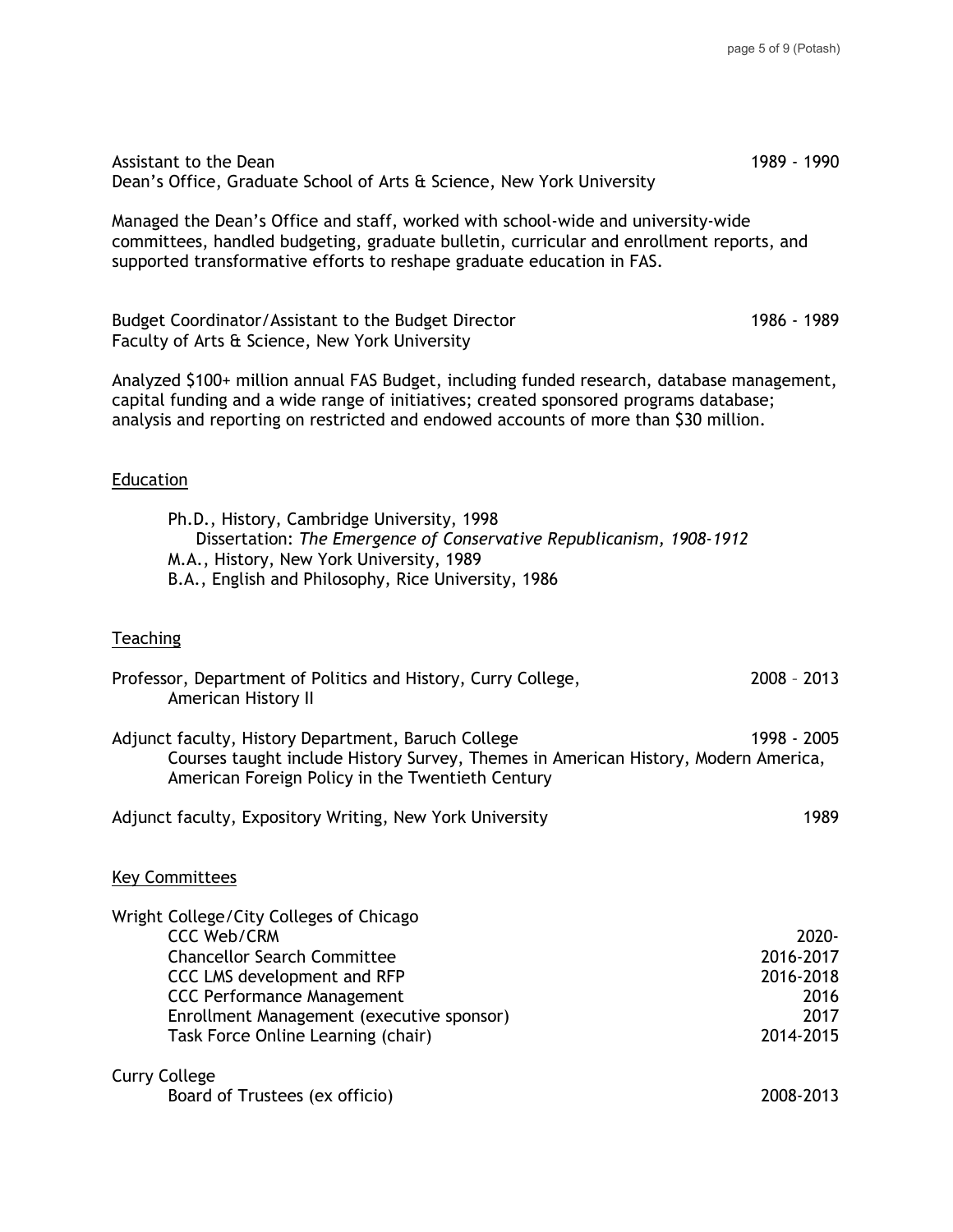|  | NEASC Steering Committee (chair)<br>Strategic Planning Committee (co-chair) | 2010-2012<br>2011-2012 |
|--|-----------------------------------------------------------------------------|------------------------|
|  | Hunter College                                                              |                        |
|  | CUNY Committee on Coordinated Undergraduate Education (chair)               | 2005-2008              |
|  | Hunter College Technology Committee (chair)                                 | 2005-2008              |
|  | Middle States Commission Steering Committee                                 | 2007-2008              |
|  | President's Task Force on the Libraries (co-chair)                          | 2006-2007              |
|  | Senate Assessment Committee (co-chair)                                      | 2006-2008              |
|  | Senate Committee on the First Year (co-chair)                               | 2006-2008              |
|  | Senate Technology Committee (co-chair)                                      | 2006-2008              |
|  | <b>Baruch College</b>                                                       |                        |
|  | College Committee on Student Evaluation of Faculty and Courses (chair)      | 2002-2005              |
|  | College Joint Committee on Curriculum and Articulation (chair)              | 2002-2005              |
|  | CUNY Committee on Coordinated Undergraduate Education (chair)               | 2003-2005              |
|  | CUNY Committee on General Education (co-chair)                              | 2002-2005              |
|  | <b>CUNY Task Force on Retention and Graduation</b>                          | 2004-2005              |
|  | Middle States Self-Study Steering Committee                                 | 1999-2000              |
|  | President's Task Force on Course Scheduling (chair)                         | 2002-2003              |
|  | President's Task Force on Student Advising (co-chair)                       | 1999-2000              |
|  | <b>New York University</b>                                                  |                        |
|  | Task Force on the Graduate School of Arts and Sciences                      | 1989-1990              |
|  | <b>Task Force on Salary Equity</b>                                          | 1988                   |

## Scholarship and Selected Presentations

- "Nuestra Historia y Futuro: Building Better Hispanic Serving Partnerships through Code," presentation with Tatiana Gallegos, Tricia Rosado, and Ken Santiago at AAC&U National Conference, 2022.
- "Equity, Engineering and Excellence: Pathways to Student Success" with Doris Espiritu, paper with ASEE, 2021.
- "Equity, Engineering and Excellence: Wright College & Engineering Pathways" presentation with Doris Espiritu, Professor and Director of the Wright College Engineering Program, for HACU Annual Conference, 2020.
- "Civic Engagement: From Service Learning to Community Impact" presentation with Scott Evenbeck, President of Guttman College, CUNY, for League for Innovation in the Community College Annual Conference, New York, NY, 2019.
- "Chicagoland Hispanic Serving Institutions: A Partnership for Student Success" presentation at AACC Annual Conference, Dallas, TX, 2018.
- "Regional Collaboration of Chicagoland Hispanic Serving Institutions" presentation with Kyle Westbrook, Partnership for College Completion, for HLC Annual Conference, Chicago, IL, 2018.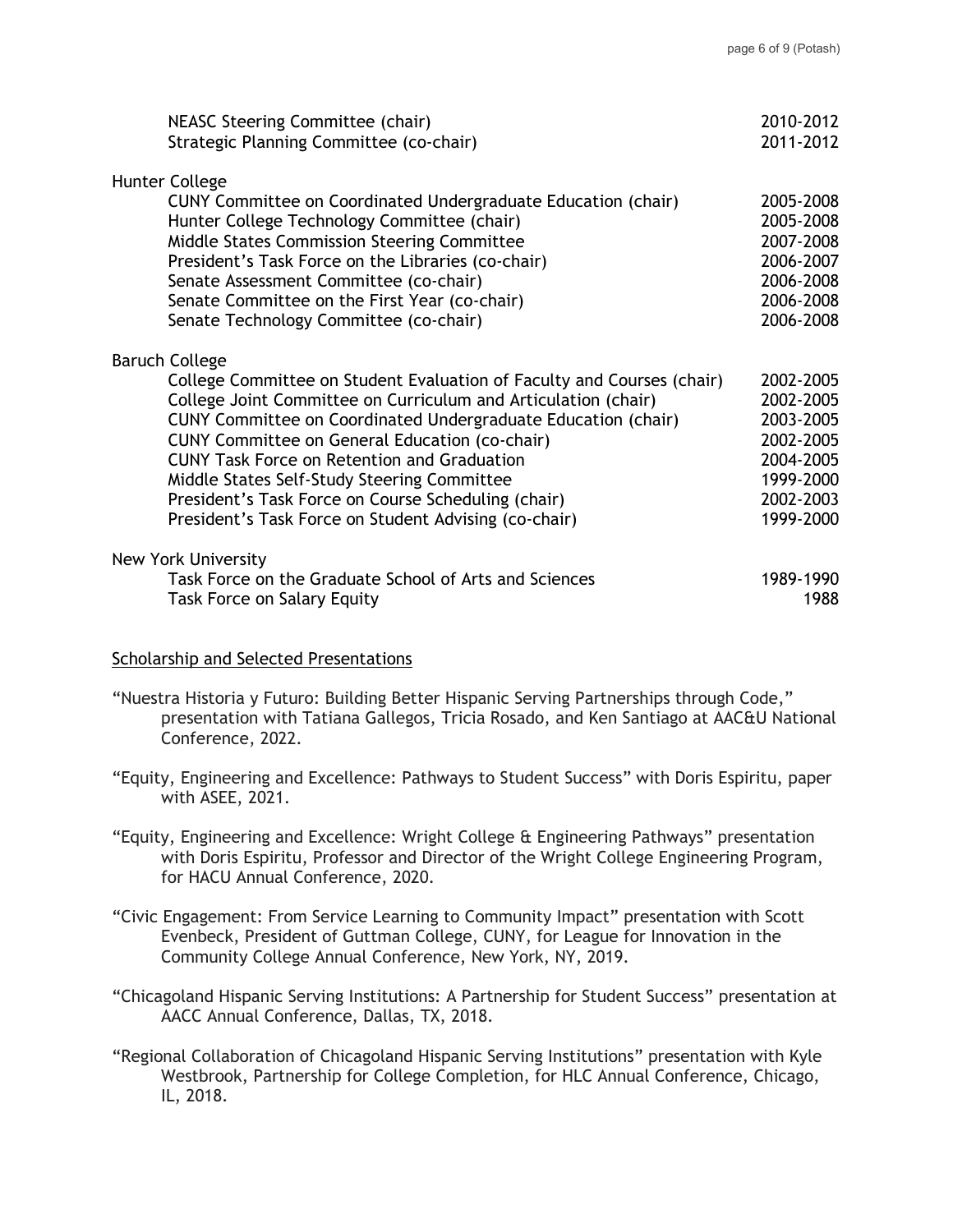- "Committing to Equity and Inclusive Excellence" Panel for AAC&U Annual Meeting, Washington, DC, 2018.
- "State of the Community 2016: Education and Employment" Panel for Polish American Association, Chicago, IL, 2016.
- "Implementing Change to Bring the Pieces Together: Preliminary Insights from the Wright College Student Experience Project" Poster at 13th Annual Illinois Education Research Symposium, Lisle, IL, 2015.
- **"**Wright College, City Colleges of Chicago, and Sustainable Student Success" presentation at the National Community College Advisory Council, ETS, Princeton, NJ, 2014.
- **"**Connecting Students with Employers" Panel and Provost Forum, presentation at Blackboard World, Las Vegas, NV, 2014.
- "Workplace Skills and Liberal Education: Equity and Access" panel presentation at AAC&U national conference, Washington, DC, 2014.
- **"**A Special Sort of Project Management: Academic Administrative Leadership and Effective General Education Reform," presentation at AAC&U conference, Chicago, IL, 2011.
- "A Shared Classroom: General Education at Baruch College", chapter in Reclaiming the Public Universities, Judith Summerfield and Crystal Benedicks, editors, (NY: Lang, 2007).
- "Redefining Undergraduate Education: Issues and Challenges in General Education" presentation at AAC&U conference, Long Beach, CA, 2007.
- "General Education and the National Curriculum: a planned course of research" 2<sup>nd</sup> Annual CUNY General Education Conference, Queensborough Community College, 2006.
- "History 1000 Syllabus" in On Campus: A Reference Guide to College, Monroe Community College (Pearson Custom Publishing, 2005).
- "Constitutionalism and the Taft Campaign of 1912," Third Biennial Woodrow Wilson National Symposium, Woodrow Wilson Presidential Library and Birthplace, Staunton, VA, 2004.
- "Nicholas Murray Butler," "Henry Clay Frick" and "Elihu Root," entries in the Encyclopedia of the Gilded Age and Progressive Era, John Buenker, editor (M.E. Sharpe, 2004).
- Introduction, Collected Works of William Howard Taft, Volume V, David Burton, editor, (Ohio University Press, 2003).
- Review of David Carlyon, Dan Rice: The Most Famous Man You've Never Heard Of (Public Affairs, 2001) *Library Journal*.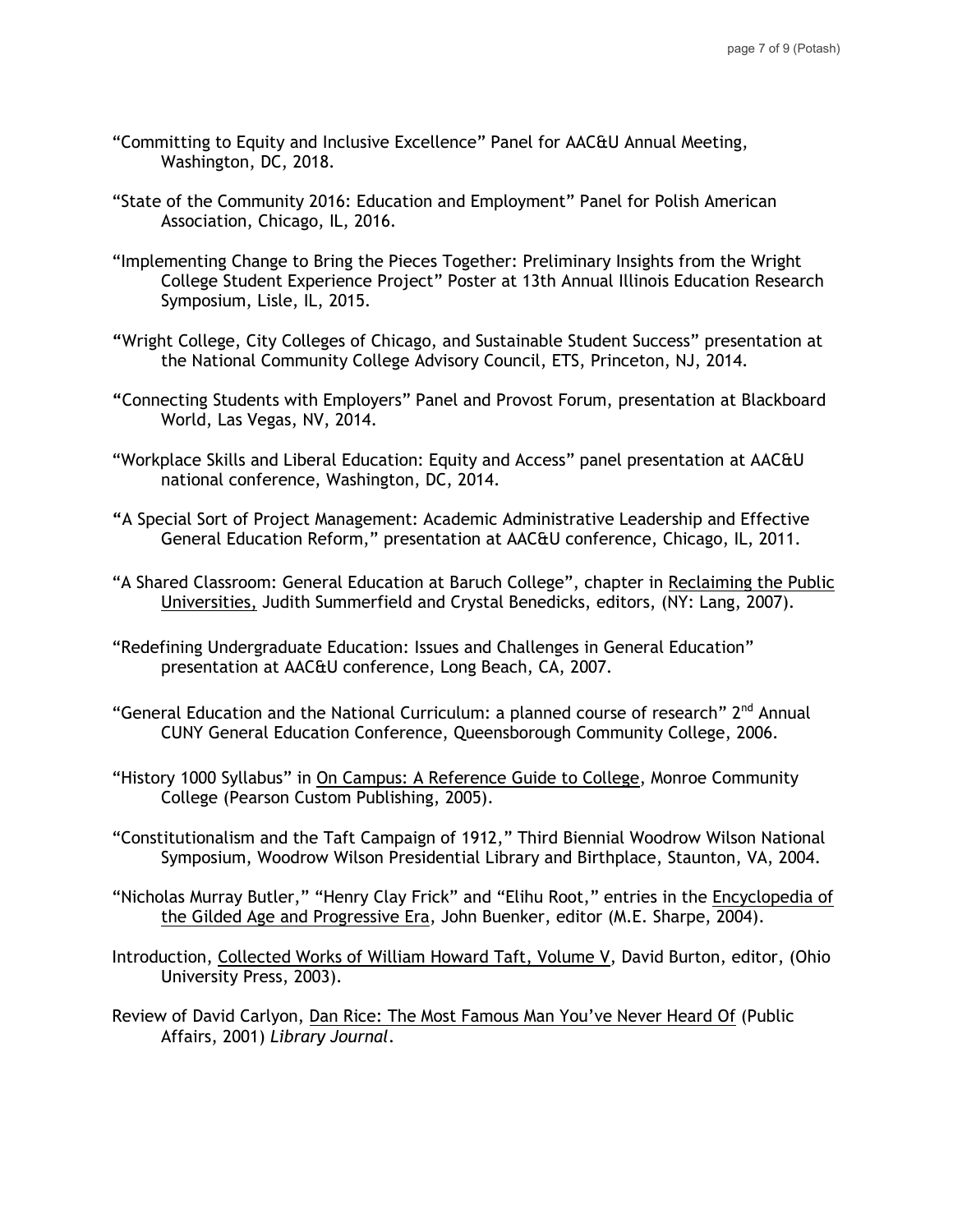- "Teaching Philip Gourevitch's We Wish To Inform Your That Tomorrow We Will Be Killed With Our Families: Stories From Rwanda," Middle Atlantic World History Association, "Encounters in World History: Teaching and Research" 2000.
- "Block Programming and Integration in an Urban Commuter Setting," International Conference on the First-Year Experience, National Resource Center for The First-Year Experience, Reading, England, 2000.
- "From Liberal Studies to Interdisciplinarity: A Primer in Transforming a Masters Program," Presentation at the Association of Integrative Studies Annual Conference, Detroit, MI, 1998.
- Review of Ruth Limmer, *Six Heritage Tours of the Lower East Side* (New York University Press, 1997) H-Urban, H-Net, 1998.
- "Rowing," Entry in Encyclopedia of Sports in American Culture Joyce Duncan, ed. (Santa Barbara, CA: ABC-CLIO Books, 1999).
- "Corporate Manliness in the Progressive Era: Henry Clay Frick," Culture, Representation & Disciplinarity Colloquium, Draper Program, New York University, 1997.
- "Nicholas Murray Butler's Judiciary Plank and the 1908 Republican National Platform," American History Working Group, Cambridge University, England, 1993.
- Review of Martin Sklar's *The United States as a Developing Country* (Cambridge, 1992), *The British American*, vol. 4, no. 2.

*The Graduate School of Arts and Science at New York University, A History*, New York University, 1991.

## Current Professional Associations

American Association of Colleges and Universities (AAC&U) American Society of Engineering Education Campus Compact - national board member Community College Presidents for Democracy - national board member Educause Excelencia in Education - Presidents for Latino Student Success Hispanic Association of Colleges and Universities (HACU) - member of Annual Conference Planning Council (2019) League for Innovation in the Community College

## Selected Professional Development

CUNY Executive Leadership Program, Spring 2003.

"Reacting to the Past" History Pedagogy, Barnard College, August, 2001.